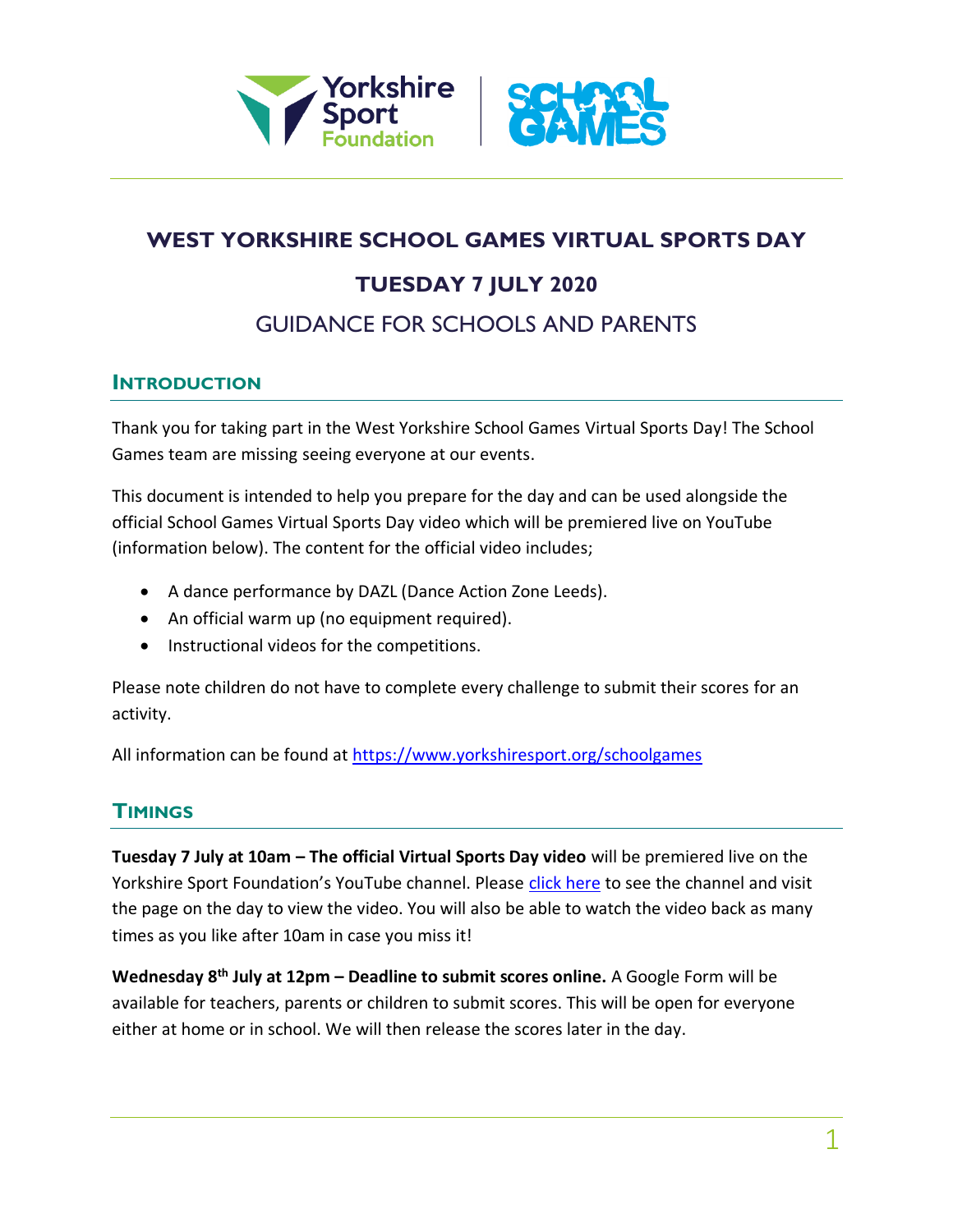



## **COMPETITIONS**

#### **Competition 1: Netball Challenge**

**Equipment:** The option of a netball, sponge ball, tennis ball, rolled up pair of socks, toilet roll or anything soft you can throw!

#### **Activity:**

#### **1 ST CHALLENGE (4 points)**

Throwing the ball, clapping, and catching! **Try and do one clap.** You get a point for trying and a point for being successful. **Try and also do five claps.** You also get one point for trying and one point for being successful. So, there are four points up for grabs! Keep your eye on the ball and throw it nice and high and straight above your head.

#### **2 ND CHALLENGE – (2 points)**

Throw the ball in the air, sit down and catch the ball. You get one point for trying and one point for being successful.

#### **3 RD CHALLENGE – (2 points)**

Throw the ball and turn around and catch it again. You get one point for trying and one point for being successful.

#### **4 TH CHALLENGE – (2 points)**

The hardest one! You are going to try and throw the ball in the air, lie down and catch it whilst laid on the floor. Keep your eye on the ball and keep looking up. Again, you get one point for trying and one point for being successful.

For each challenge a bigger ball will be easier and a small ball will be harder. You can choose how hard you can make it for yourself!

**Scoring:** You get one point for giving each challenge a go and one point for successfully completing the challenges. In total there's ten points up for grabs across all the challenges!

#### **Competition 2: Keepie Uppie Challenge**

**Equipment:** A ball, rolled up socks, toilet roll or anything soft you can try and do Keepie Uppies with!

**Activity:** In one minute see how many times you can keep the object in the air. You can keep it up using any part(s) of your body e.g hands, feet or knees etc.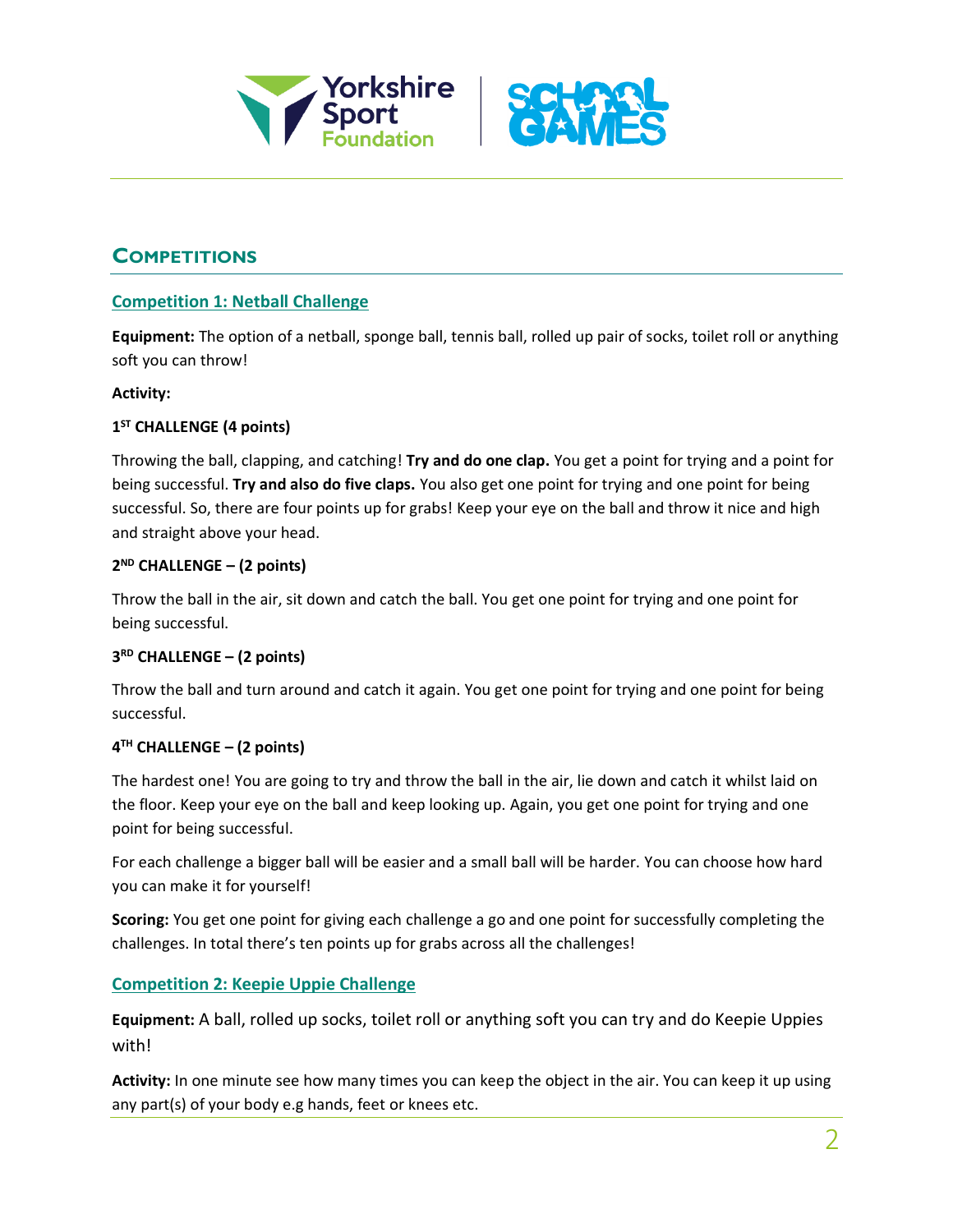



**Scoring:** You get a point for every keepie uppie you do in the minute. Once the ball (object) touches the floor please start from zero. Please only submit your highest score.

**SEND adaptations:** If you are seated you can use your hands and / or knees to keep the object in the air.

#### **Competition 3: Rugby Challenge**

**Equipment:** An A4 piece of paper to stick on a wall with tac or tape (you can also use any pre-existing target on a wall). The option of a rugby ball, football, rolled up socks, toilet roll or anything soft you can throw! Objects to use as markers on the floor (cones or shoes etc).

**Activity:** This is a target challenge throwing your ball from different distances (markers) at a piece of paper on a wall at shoulder height. Marker 1 is 2 strides away, marker 2 is 3 strides and marker 3 is 4 strides. Participants have eight attempts (four facing one way and four facing the opposite way) to hit the target and they can choose where they want to take their pass from out of the three markers.

**Scoring:** Closest marker = 1 point for a hit, 2nd marker = 2 points for a hit and furthest marker = 3 points for a hit. You then total your score out of your 8 passes. Maximum score is 24.

**SEND adaptations:** This challenge can be done seated or standing. If seated, please lower the target to be in line with the shoulder.

#### **Competition 4: Gymnastic Personal Best Challenge**

**Equipment:** A soft floor space.

**Activity:** Watch the video and try and imitate the 11 shapes Craig Heap performs the best they can.

**Scoring:** This is a personal best challenge and doesn't require any scores to be submitted. However, feel free to share routines on social media tagging **#WYSG** and you can be in with a chance of winning the Passion Award for your School (information below)!

#### **Competition 5: 20 Second Speed bounce Challenge**

**Equipment:** Stopwatch (or anything you can use to time e.g. clock with second hand / phone) and anything you can safely jump over (stick, cone, shoe etc).

**Activity:** How many times can you jump two footed over the object in 20 seconds? Remember for the younger children to take rests!

**Scoring:** Record how many times you have bounced over the object in 20 seconds.

**SEND adaptations:** For wheelchair users, you can set up two parallel lines 2.5m apart, placed on the floor. The athlete should then move and touch the two lines with both the front wheels of the chair. This activity can be performed either side-to-side or front-to-back. The distance between the lines can be altered for each participant's ability. Ensure that legs are supported and cannot leave the footplates if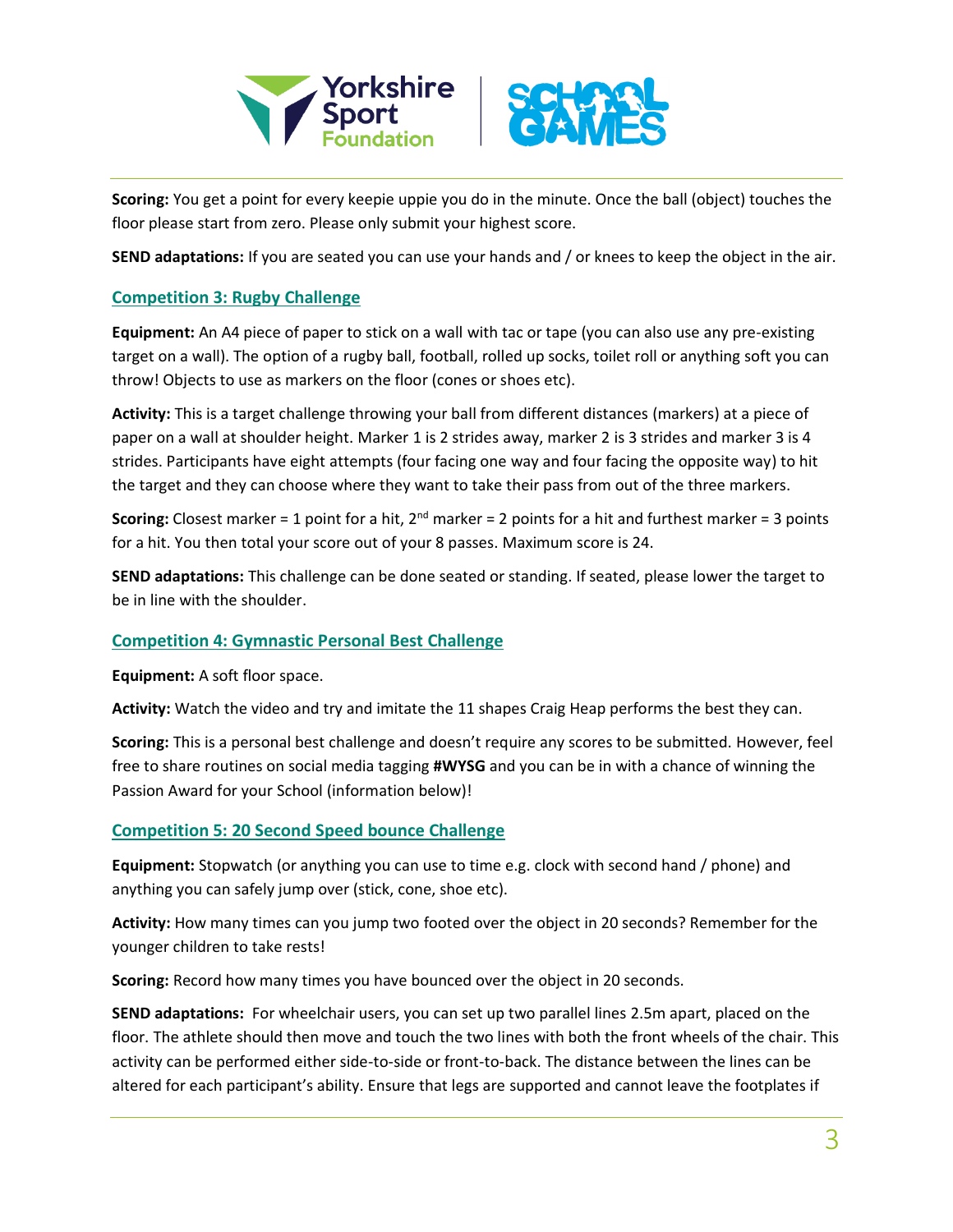



the movement is quick. [Please click here](http://www.sportshall.org/wp-content/uploads/2014/08/Sportshall-disability-resource.pdf) to an official SportsHall document and refer to section 3A2 for further guidance.

### **PRIZES**

We will be giving away sports equipment goody bags for the winning schools showing examples of the following School Games Values:

#### **Teamwork awards:**

For each of the competitions (excluding gymnastics) we will be averaging all the scores submitted across all age groups in your school. The school with the highest average score for each competition will win the Teamwork Award!

#### **Determination award:**

This will be the school who has submitted the most entries for the day.

#### **Passion Award**

Please share your day on social media using the hashtag **#WYSG** and we will be choosing a winner who displays the most passion!

### **RESULTS FORM**

The link to submit your scores is below. Please note this link will only be live from 10am on 7<sup>th</sup> July up till 12pm on the  $8<sup>th</sup>$  July.

[https://docs.google.com/forms/d/e/1FAIpQLSfdEX8xOo-](https://docs.google.com/forms/d/e/1FAIpQLSfdEX8xOo-PtkFwasg0B7deXM1uzvMQMFAPwpKCU9yEKG6qqg/viewform?usp=sf_link)[PtkFwasg0B7deXM1uzvMQMFAPwpKCU9yEKG6qqg/viewform?usp=sf\\_link](https://docs.google.com/forms/d/e/1FAIpQLSfdEX8xOo-PtkFwasg0B7deXM1uzvMQMFAPwpKCU9yEKG6qqg/viewform?usp=sf_link)

Teachers, parents and children can fill in this form. This can be done at home or in school and all children's results will be added to their school score. We will not be asking for any names or initials, only the school.

It is one form per participant and children don't need to have completed all competitions to submit a score for a challenge.

The final results will be released on Wednesday 8 July after 12pm. Keep an eye on our twitter @YorkshireSport for this information!